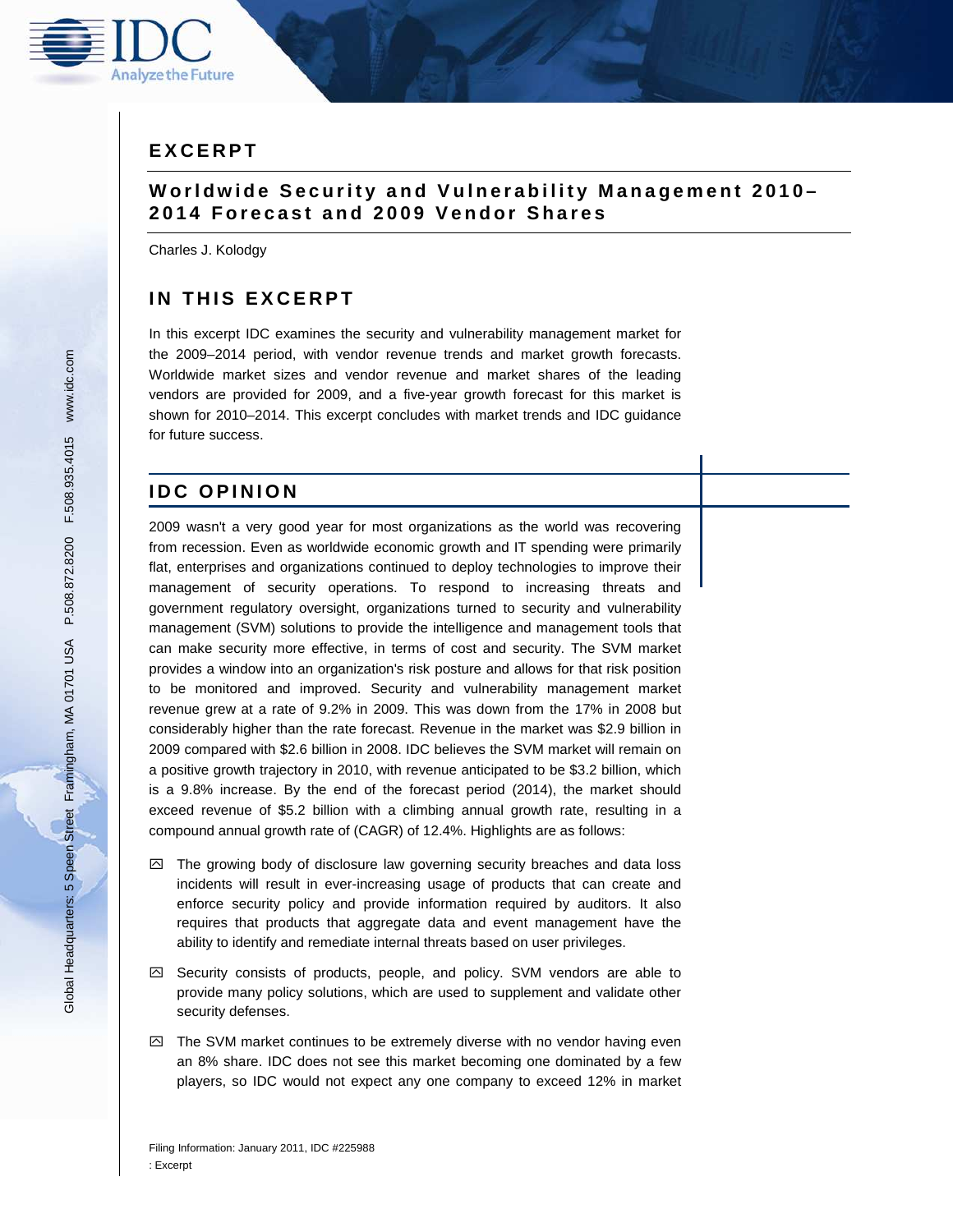share during this period. The market is too diverse for such a consolidation even following the high number of acquisitions that have been occurring in the market.

 $\boxtimes$  SVM products will continue to benefit from increasing government regulations. To maintain compliance, vendors will require products that can automate compliance functions.

## SITUATION OVERVIEW

#### **Security and Vulnerability Management M a r k e t i n 2 0 0 9**

Products that fall within the security and vulnerability management market remain in high demand. The SVM market covers a wide area of solutions that are designed to provide the brains of the security organization. Organizations are looking for solutions to proactively mitigate risk, handle establishing and auditing security policy, consolidate risk management information, and, ultimately, provide some security peace of mind. As a result, the market had a 9.2% growth rate in 2009 compared with 2008's results. The total market in 2009 was \$2.9 billion. With over 60 named vendors, even following all of the mergers and acquisitions (M&A) activity, the SVM market is large and competitive. Unlike some other security markets that are dominated by a handful of vendors, the leading vendors in this space do not exceed 8% market share. Interestingly, it takes 15 different vendors to accumulate 52.3% of the total market. This is up one vendor from what was required in 2008 to reach the same number.

To illustrate the complexity and competitiveness of this market, Table 1 provides a collection of top 25 vendors and their products as they fit into the market subcategories. Please understand this is a representative list and does not include every product.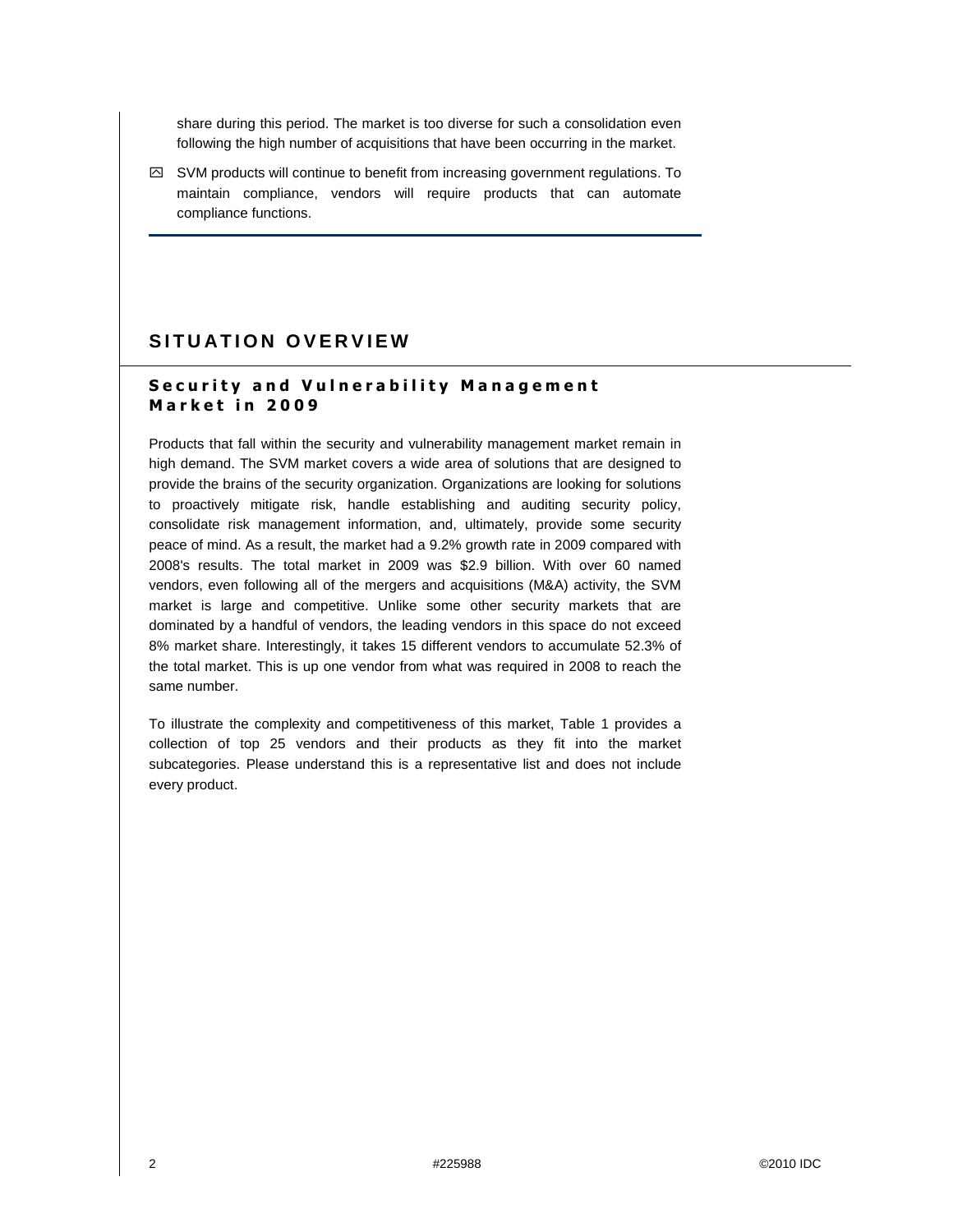### Representative SVM Vendor Products for Top 25 Vendors

| Company                    | Proactive Endpoint<br>Risk Management | Forensics and Incident<br>Investigation                         | Policy and Compliance                                         | Security Intelligence<br>and Event<br>Management                                                                            | <b>Security Device</b><br><b>Systems Management</b>                           | Vulnerability<br>Assessment                    |
|----------------------------|---------------------------------------|-----------------------------------------------------------------|---------------------------------------------------------------|-----------------------------------------------------------------------------------------------------------------------------|-------------------------------------------------------------------------------|------------------------------------------------|
| ArcSight<br>(bought by HP) |                                       |                                                                 |                                                               | <b>ArcSight Enterprise</b><br>Security Manager;<br><b>ArcSight Express</b>                                                  |                                                                               |                                                |
| CA Technologies            |                                       |                                                                 | <b>CA Security</b><br>Compliance Manager                      | CA Enterprise Log<br>Manager                                                                                                | <b>CA Configuration</b><br>Automation                                         |                                                |
| <b>Check Point</b>         |                                       |                                                                 |                                                               | SmartEvent;<br>SmartReporter                                                                                                | SmartProvisioning;<br>Network Policy<br>Management                            |                                                |
| Cisco                      |                                       |                                                                 |                                                               |                                                                                                                             | <b>Adaptive Security</b><br>Device Manager; IPS<br>Manager Express            |                                                |
| <b>EMC</b>                 |                                       | enVision                                                        | <b>EMC</b> Ionix<br><b>Configuration Analytics</b><br>Manager | enVision                                                                                                                    |                                                                               |                                                |
| <b>Enterasys Networks</b>  |                                       |                                                                 |                                                               | <b>Enterasys Security</b><br>Information and Event<br>Manager; Enterasys<br><b>NMS Automated</b><br><b>Security Manager</b> | <b>Enterasys NMS</b><br>Inventory Manager;<br><b>Enterasys NMS</b><br>Console |                                                |
| Fujitsu                    | Systemwalker Desktop<br>Patrol        | glovia G2 Audit<br>Manager; ETERNUS<br>AS500 Archive<br>Storage | CentraSite; glovia G2<br><b>Security Manager</b>              |                                                                                                                             | ServerView                                                                    | Interstage Software<br><b>Quality Analyzer</b> |
| GFI                        | <b>GFI EndPointSecurity</b>           |                                                                 | <b>GFI Network Server</b><br>Monitor                          | <b>GFI EventsManager</b>                                                                                                    |                                                                               | <b>GFI LANguard</b>                            |
| <b>Guidance Software</b>   | EnCase Cybersecurity                  | <b>EnCase Forensic</b>                                          | <b>EnCase Enterprise</b>                                      |                                                                                                                             |                                                                               |                                                |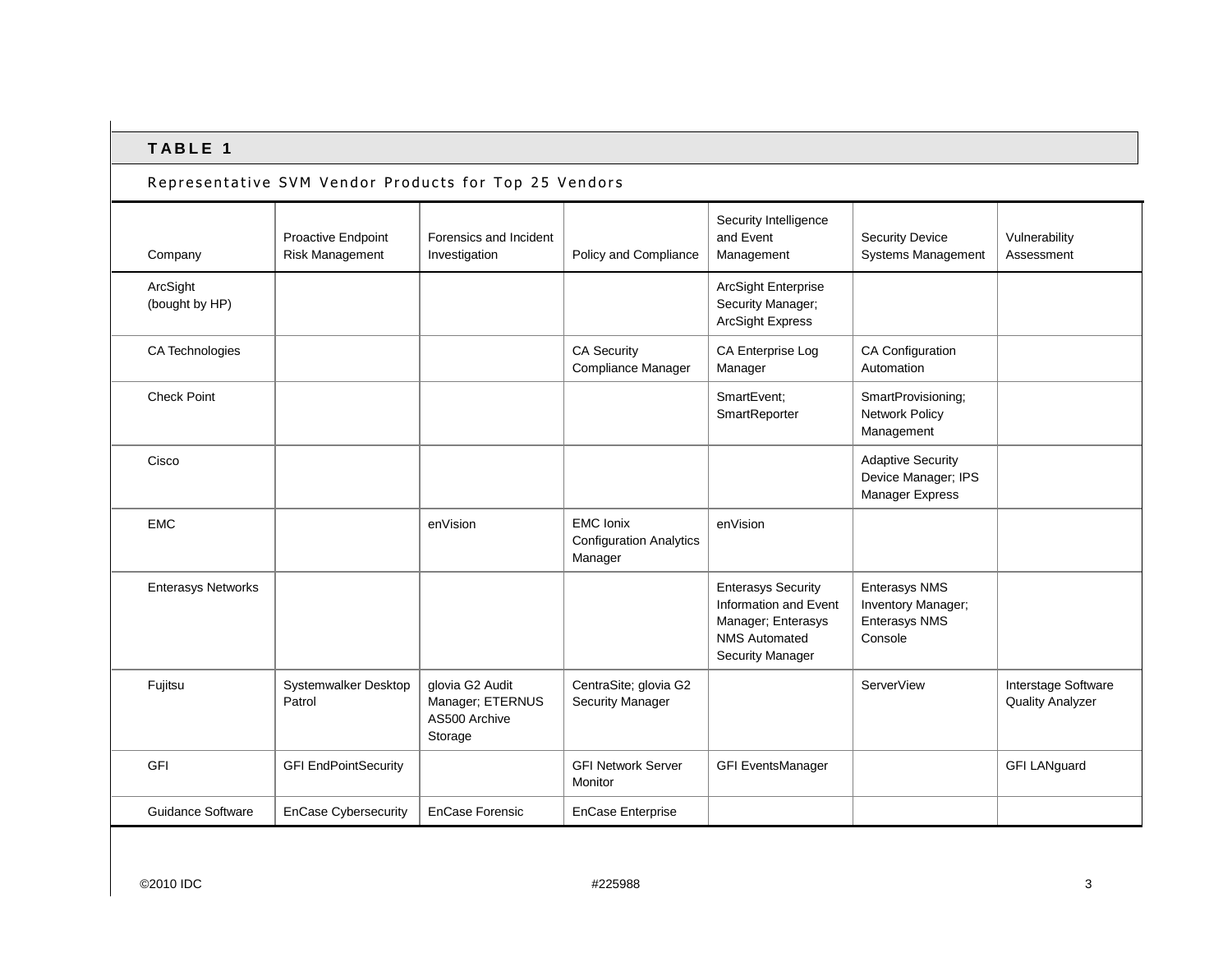| Representative SVM Vendor Products for Top 25 Vendors |                                                                                                                                             |                                          |                                                                                                                                        |                                                            |                                              |                                                                                                                                            |  |
|-------------------------------------------------------|---------------------------------------------------------------------------------------------------------------------------------------------|------------------------------------------|----------------------------------------------------------------------------------------------------------------------------------------|------------------------------------------------------------|----------------------------------------------|--------------------------------------------------------------------------------------------------------------------------------------------|--|
| Company                                               | Proactive Endpoint<br>Risk Management                                                                                                       | Forensics and Incident<br>Investigation  | Policy and Compliance                                                                                                                  | Security Intelligence<br>and Event<br>Management           | <b>Security Device</b><br>Systems Management | Vulnerability<br>Assessment                                                                                                                |  |
| <b>HP</b>                                             |                                                                                                                                             |                                          |                                                                                                                                        |                                                            |                                              | Assessment<br>Management Platform<br>(AMP); WebInspect,<br>DevInspect, QAInspect                                                           |  |
| <b>IBM</b>                                            | Proventia Desktop;<br>IBM-BigFix; Guardium<br><b>Configuration Audit</b><br>System for Database<br>Servers                                  |                                          | <b>Tivoli Security</b><br>Compliance Manager;<br><b>Tivoli Security Policy</b><br>Manager; Guardium<br>Database Activity<br>Monitoring | <b>Tivoli Security</b><br>Information and Event<br>Manager |                                              | Proventia Network<br>Enterprise Scanner;<br>Rational AppScan;<br>zSecure Audit:<br><b>Guardium Database</b><br>Vulnerability<br>Assessment |  |
| Imperva                                               |                                                                                                                                             |                                          | SecureSphere<br>Database Activity<br>Monitoring; File<br><b>Activity Monitoring</b>                                                    |                                                            |                                              | SecureSphere<br>Discovery and<br><b>Assessment Server</b>                                                                                  |  |
| LogLogic                                              |                                                                                                                                             | LogLogic Open Log<br>Management platform |                                                                                                                                        | LogLogic Security<br><b>Event Manager</b>                  |                                              |                                                                                                                                            |  |
| <b>Lumension Security</b>                             | Lumension Patch and<br>Remediation;<br><b>Lumension Security</b><br>Configuration<br>Management;<br><b>Lumension Application</b><br>Control |                                          |                                                                                                                                        |                                                            |                                              | Lumension Scan;<br><b>Lumension Risk</b><br>Manager                                                                                        |  |
| McAfee                                                | <b>McAfee Total</b><br>Protection for<br>Compliance; McAfee<br><b>Configuration Control</b>                                                 |                                          | Policy Auditor; ePolicy<br>Orchestrator; Risk<br>Advisor                                                                               |                                                            |                                              | <b>Vulnerability Manager</b>                                                                                                               |  |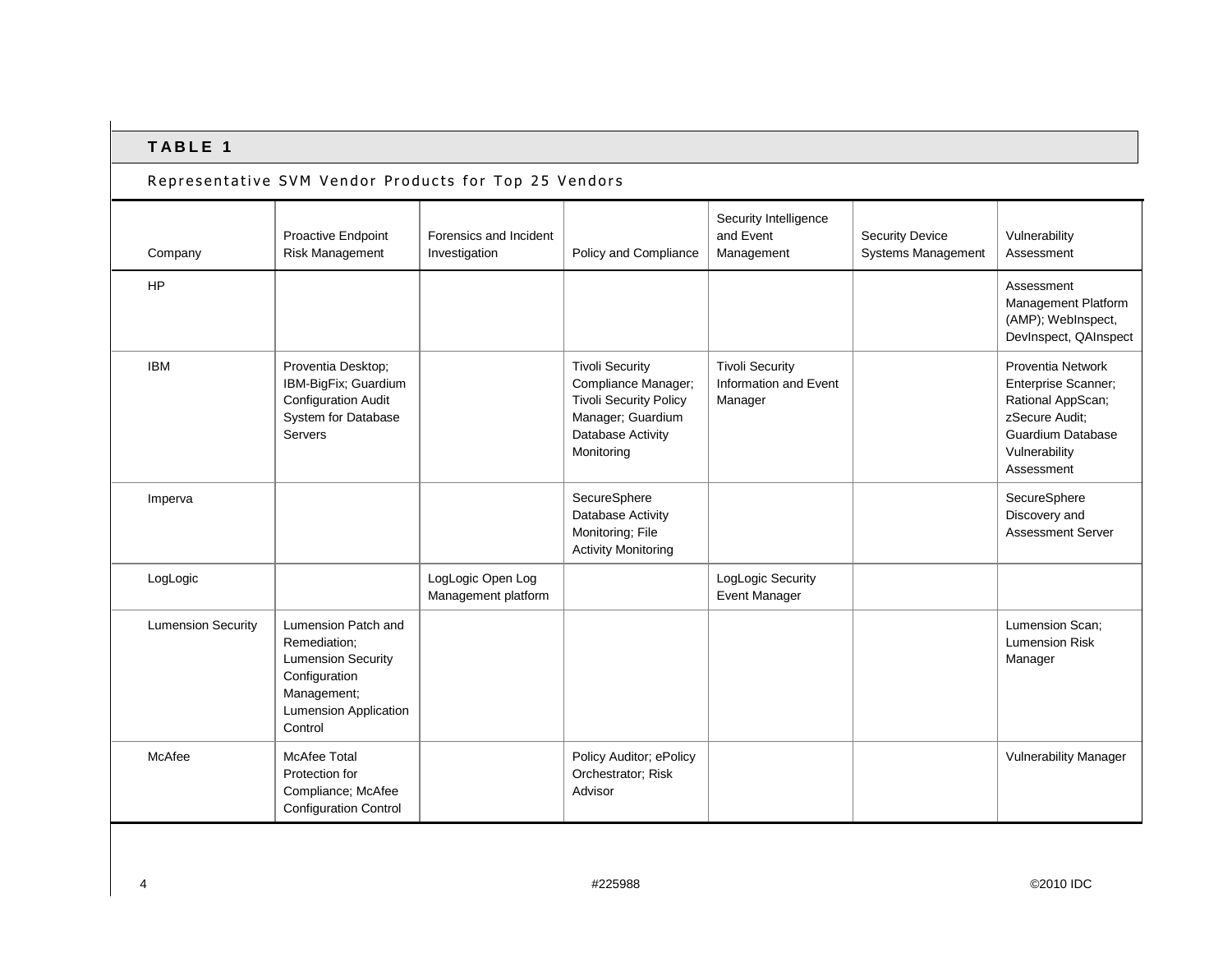#### Representative SVM Vendor Products for Top 25 Vendors

|                      | Proactive Endpoint                                                                          | Forensics and Incident |                                                                    | Security Intelligence<br>and Event                          | <b>Security Device</b>    | Vulnerability                                                                                          |
|----------------------|---------------------------------------------------------------------------------------------|------------------------|--------------------------------------------------------------------|-------------------------------------------------------------|---------------------------|--------------------------------------------------------------------------------------------------------|
| Company              | <b>Risk Management</b>                                                                      | Investigation          | Policy and Compliance                                              | Management                                                  | <b>Systems Management</b> | Assessment                                                                                             |
| Microsoft            | <b>Windows Server</b><br><b>Update Services</b>                                             |                        | <b>Systems Center</b><br><b>Configuration Manager</b>              |                                                             |                           | <b>Baseline Security</b><br>Analyzer; SCCM<br>Vulnerability<br>Assessment<br><b>Configuration Pack</b> |
| NetIO                |                                                                                             |                        | VigilEnt Policy Center                                             | <b>NetIQ Security</b><br>Manager; NetIQ Aegis               |                           | NetIO Secure<br><b>Configuration Manager</b>                                                           |
| <b>NIKSUN</b>        |                                                                                             | NetDetector            |                                                                    | NetTrident                                                  |                           |                                                                                                        |
| Novell               | <b>ZENworks Endpoint</b><br>Security Management;<br><b>ZENworks Patch</b><br>Management     |                        |                                                                    | Sentinel                                                    |                           |                                                                                                        |
| Q1Labs               |                                                                                             |                        |                                                                    | QRadar                                                      |                           |                                                                                                        |
| Qualys               |                                                                                             |                        |                                                                    |                                                             |                           | QualysGuard Suite                                                                                      |
| <b>SecureWorks</b>   |                                                                                             |                        |                                                                    |                                                             | TeraGuard                 |                                                                                                        |
| Shavlik Technologies | <b>Shavlik NetChk</b><br>Configure, Shavlik<br><b>Security Suite</b>                        |                        |                                                                    |                                                             |                           | <b>NetChk Protect</b>                                                                                  |
| Symantec Corp.       | <b>Symantec Critical</b><br>System Protection;<br><b>Altiris Client</b><br>Management Suite |                        | <b>Control Compliance</b><br>Suite: Altiris<br>SecurityExpressions | Security Information<br>Manager; DeepSight<br>Early Warning |                           | <b>Risk Automation Suite</b>                                                                           |
| Tripwire Inc.        | <b>Tripwire Enterprise</b>                                                                  |                        | <b>Tripwire Enterprise</b>                                         | <b>Tripwire Log Center</b>                                  |                           |                                                                                                        |

Source: IDC, 2010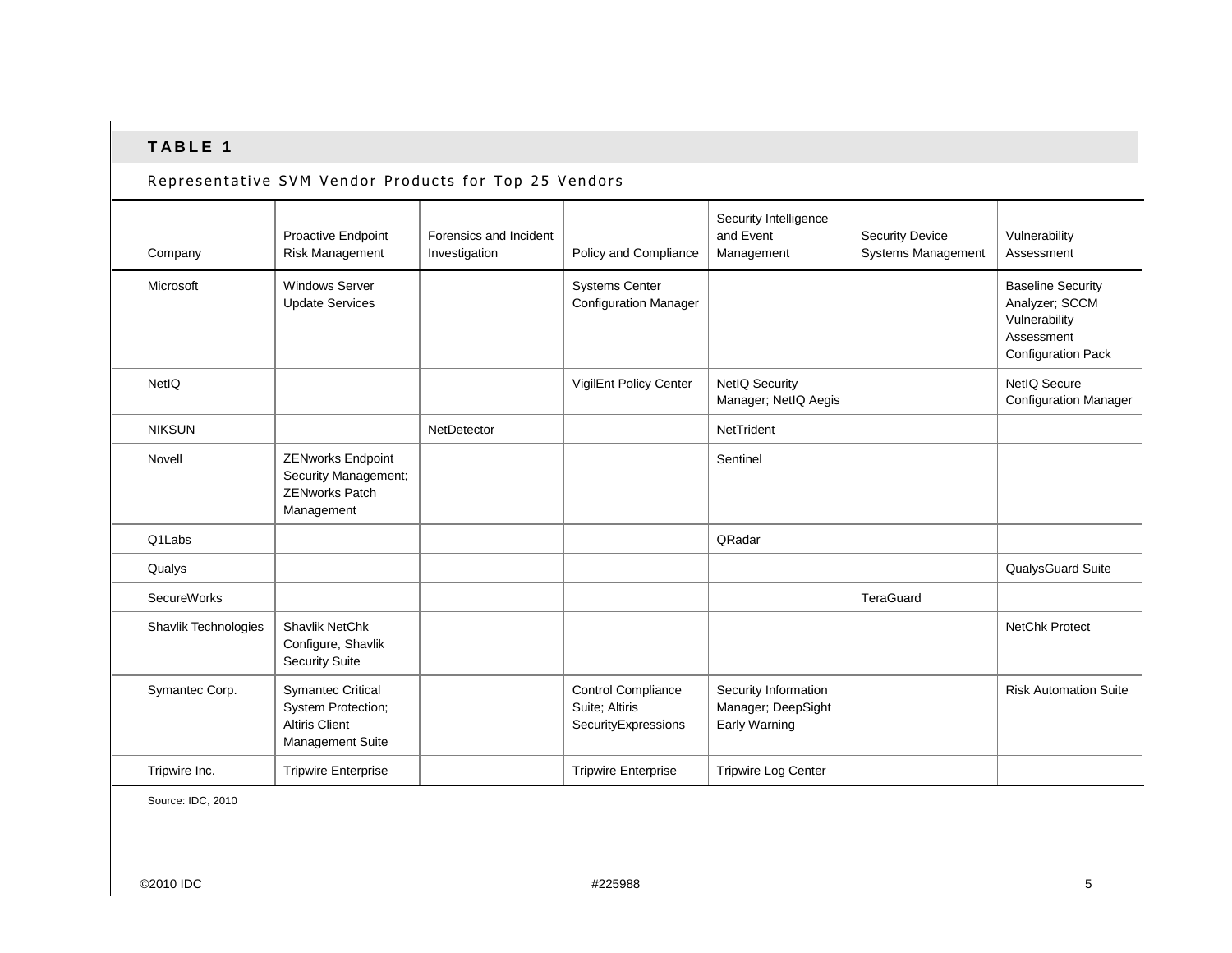### **Performance of Leading Vendors in 2009**

The leading vendors for 2009 are pulled from both the security management and the vulnerability assessment ranks. Refer to Table 2 for the worldwide SVM revenue and market shares. Top vendors include:

- ִ **IBM** is the leader of the market, being the only vendor to exceed \$200 million in vendor revenue. Its revenue grew 2.1% in 2009 compared with 2008, capturing a 7.4% share of this market.
- ִ **Symantec** had revenue of \$195 million in 2009, which is an increase of 5.4% compared with its 2008 revenue. It has a 6.8% share of the market.
- ִ **ArcSight,** which was purchased by HP in 2010, continued to be a growth leader, with revenue growth of 31% in 2009. Its revenue was \$165.4 million, which is also a 5.8% market share.
- ִ **NetIQ,** an Attachmate business, was recorded as the fourth-largest SVM vendor in 2009, with a 4.7% market share on \$136.4 million in revenue.
- ִ **EMC** moved into the fifth-place position because of its 20.6% revenue growth in 2009. Revenue for the year was \$96.4 million for a market share of 3.4%.

Table 4 displays 2009 worldwide revenue and market shares for vulnerability assessment vendors.

Figure 6 displays 2009 market shares for the top 5 device vulnerability assessment vendors and application vulnerability assessment vendors, respectively.

## **T A B L E 2**

Worldwide Security and Vulnerability Management Revenue by Vendor, 2008 and  $2009$  (\$M)

|                         | 2008  | 2009  | 2009 Share (%) | 2008-2009 Growth (%) |
|-------------------------|-------|-------|----------------|----------------------|
| <b>IBM</b>              | 208.1 | 212.4 | 7.4            | 2.1                  |
| Symantec                | 185.0 | 195.0 | 6.8            | 5.4                  |
| ArcSight (bought by HP) | 126.3 | 165.4 | 5.8            | 31.0                 |
| NetIQ                   | 127.1 | 136.4 | 4.7            | 7.3                  |
| <b>EMC</b>              | 80.0  | 96.4  | 3.4            | 20.6                 |
| Cisco                   | 95.0  | 94.4  | 3.3            | $-0.7$               |
| McAfee                  | 72.0  | 93.2  | 3.2            | 29.4                 |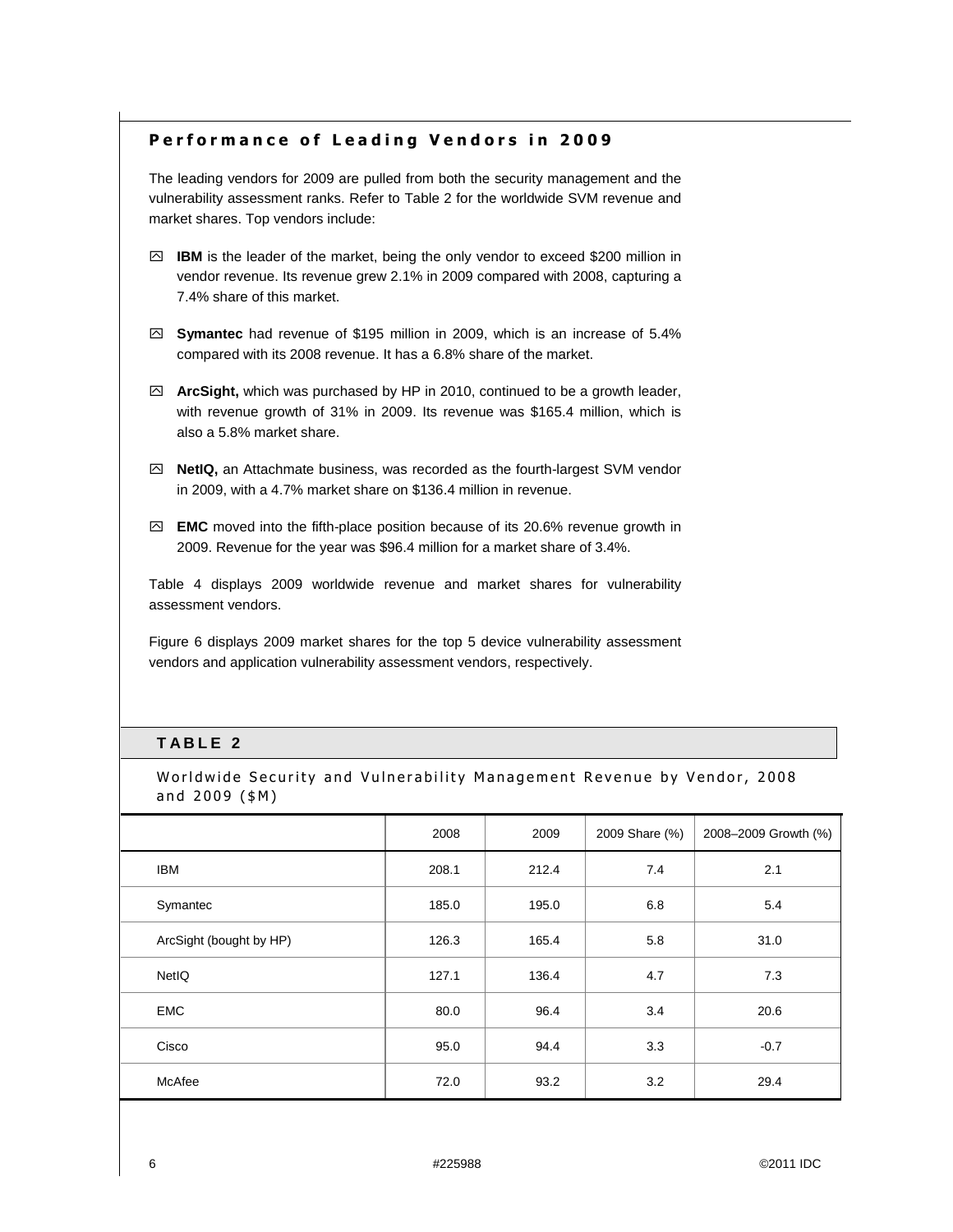### Worldwide Security and Vulnerability Management Revenue by Vendor, 2008 and  $2009$  (\$M)

|                                     | 2008 | 2009 | 2009 Share (%) | 2008-2009 Growth (%) |
|-------------------------------------|------|------|----------------|----------------------|
| Microsoft                           | 88.3 | 90.0 | 3.1            | 1.9                  |
| <b>Lumension Security</b>           | 65.0 | 71.4 | 2.5            | 9.8                  |
| Guidance                            | 78.0 | 65.9 | 2.3            | $-15.6$              |
| <b>Enterasys Networks</b>           | 64.0 | 64.4 | 2.2            | 0.7                  |
| Tripwire Inc.                       | 39.9 | 60.0 | 2.1            | 50.4                 |
| Qualys                              | 50.3 | 57.6 | 2.0            | 14.5                 |
| Imperva                             | 40.0 | 52.0 | 1.8            | 30.0                 |
| Q1Labs                              | 34.1 | 48.5 | 1.7            | 42.1                 |
| Shavlik                             | 42.7 | 46.1 | 1.6            | 8.0                  |
| LogLogic                            | 32.0 | 41.0 | 1.4            | 28.1                 |
| <b>NIKSUN</b>                       | 35.0 | 39.4 | 1.4            | 12.6                 |
| HP                                  | 29.0 | 34.5 | $1.2$          | 19.1                 |
| <b>GFI</b>                          | 28.0 | 34.0 | 1.2            | 21.4                 |
| Fujitsu                             | 33.4 | 33.9 | 1.2            | 1.5                  |
| <b>Check Point</b>                  | 26.3 | 32.3 | 1.1            | 22.7                 |
| SecureWorks                         | 27.7 | 31.8 | 1.1            | 14.8                 |
| Novell                              | 26.5 | 29.9 | $1.0\,$        | 12.9                 |
| CA Technologies                     | 35.5 | 29.4 | $1.0$          | $-17.1$              |
| Hitachi                             | 26.7 | 29.0 | $1.0$          | 8.7                  |
| Archer Technologies (bought by EMC) | 23.0 | 29.0 | $1.0\,$        | 26.1                 |
| Sun Microsystems (bought by Oracle) | 25.9 | 27.4 | $1.0\,$        | 5.7                  |
| SenSage                             | 17.5 | 26.0 | $0.9\,$        | 48.6                 |
| <b>Application Security</b>         | 22.5 | 25.4 | 0.9            | 12.9                 |
| LANDesk                             | 19.0 | 23.1 | $0.8\,$        | 21.6                 |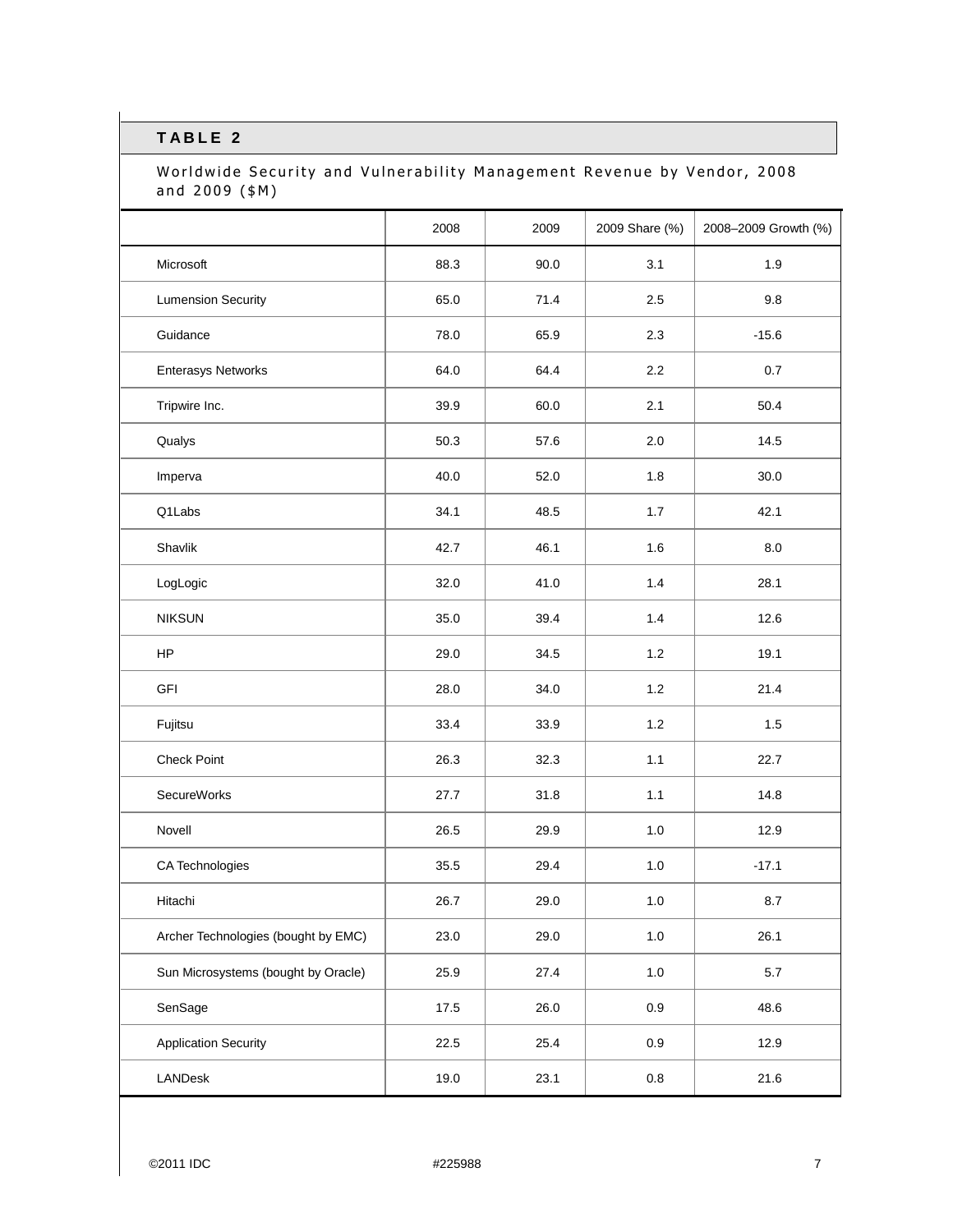### Worldwide Security and Vulnerability Management Revenue by Vendor, 2008 and  $2009$  (\$M)

|                                      | 2008    | 2009      | 2009 Share (%) | 2008-2009 Growth (%) |
|--------------------------------------|---------|-----------|----------------|----------------------|
| elQnetworks Inc.                     | 20.4    | 22.5      | 0.8            | 10.4                 |
| BigFix (bought by IBM)               | 23.5    | 22.5      | 0.8            | $-4.2$               |
| nCircle                              | 18.1    | 21.9      | 0.8            | 21.0                 |
| Klocwork                             | 18.8    | 21.0      | 0.7            | 11.5                 |
| Core Security                        | 15.6    | 20.0      | 0.7            | 28.5                 |
| NetWitness                           | 9.0     | 19.7      | 0.7            | 118.9                |
| Fortify (bought by HP)               | 14.8    | 19.5      | 0.7            | 32.2                 |
| netForensics                         | 25.0    | 19.5      | 0.7            | $-22.0$              |
| Vanguard Integrity Professionals     | 15.0    | 18.0      | 0.6            | 20.0                 |
| Cenzic                               | 12.5    | 18.0      | 0.6            | 44.2                 |
| <b>Tenable Network Security</b>      | 6.1     | 18.0      | 0.6            | 197.5                |
| Intellitactics (bought by Trustwave) | 18.0    | 17.2      | 0.6            | $-4.4$               |
| NitroSecurity                        | 8.8     | 16.8      | 0.6            | 90.9                 |
| <b>Skybox Security</b>               | 11.9    | 14.4      | 0.5            | 21.0                 |
| StillSecure                          | 10.0    | 14.0      | 0.5            | 40.0                 |
| <b>NEC</b>                           | 11.7    | 13.1      | 0.5            | 11.4                 |
| Tufin                                | 9.0     | 12.7      | 0.4            | 41.1                 |
| Secunia                              | 7.5     | 11.9      | 0.4            | 57.7                 |
| Rapid7                               | 8.5     | 11.2      | 0.4            | 31.7                 |
| TriGeo                               | $7.6$   | 11.0      | 0.4            | 44.7                 |
| LogRhythm                            | $7.0\,$ | 11.0      | 0.4            | 57.1                 |
| Secerno (bought by Oracle)           | $5.0\,$ | 10.0      | 0.3            | 100.0                |
| <b>Beyond Security</b>               | 11.5    | 9.0       | 0.3            | $-21.7$              |
| eEye                                 | $6.0\,$ | $\bf 8.0$ | 0.3            | 33.3                 |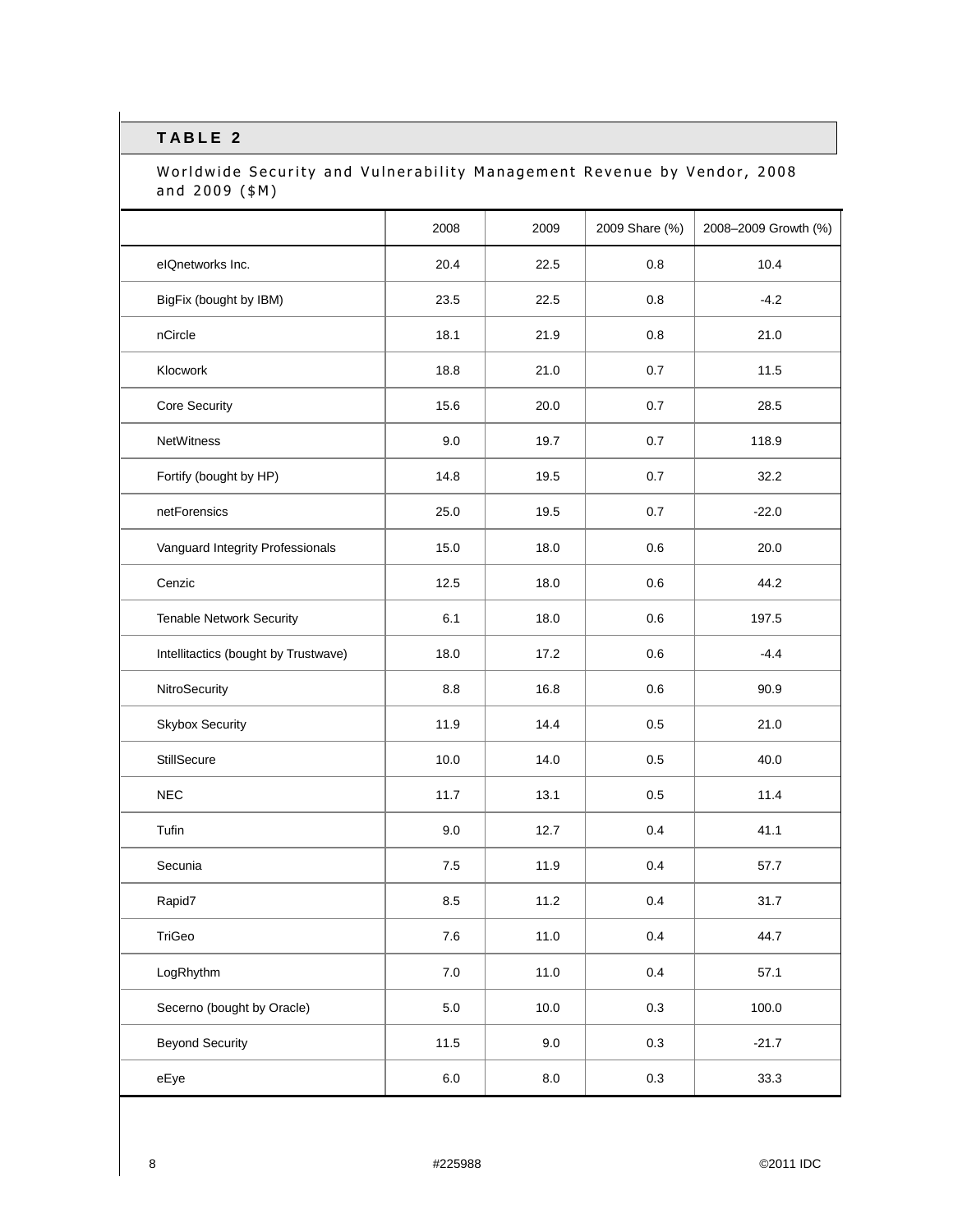#### Worldwide Security and Vulnerability Management Revenue by Vendor, 2008 and  $2009$  (\$M)

|                                | 2008    | 2009    | 2009 Share (%) | 2008-2009 Growth (%) |
|--------------------------------|---------|---------|----------------|----------------------|
| VeriSign Inc.                  | 13.6    | 7.9     | 0.3            | $-41.5$              |
| CSC                            | 7.0     | 7.0     | 0.2            | <b>NA</b>            |
| KACE Networks (bought by Dell) | 4.3     | 6.4     | 0.2            | 47.9                 |
| Veracode                       | 2.2     | 6.4     | 0.2            | 190.0                |
| WhiteHat                       | 4.0     | 6.1     | 0.2            | 52.5                 |
| Layer 7 Technologies           | 4.3     | 6.1     | 0.2            | 42.4                 |
| RedSeal                        | 6.0     | 6.0     | 0.2            | <b>NA</b>            |
| <b>MANDIANT</b>                | 2.0     | 5.0     | 0.2            | 150.0                |
| Intrusion.com                  | 3.0     | 4.9     | 0.2            | 63.3                 |
| Solera Networks                | 2.0     | 4.0     | 0.1            | 100.0                |
| <b>Blue Lance</b>              | 5.0     | 4.0     | 0.1            | $-20.0$              |
| Subtotal                       | 2,158.5 | 2,460.0 | 85.5           | 14.0                 |
| Other                          | 476.1   | 415.8   | 14.5           | $-12.7$              |
| Total                          | 2,634.5 | 2,875.8 | 100.0          | 9.2                  |

Source: IDC, 2010

#### **T A B L E 4**

Worldwide Vulnerability Assessment Revenue by Vendor, 2009 (\$M)

|            | Revenue (\$M) | Share (%) |
|------------|---------------|-----------|
| <b>IBM</b> | 74.3          | 10.7      |
| Qualys     | 57.6          | 8.3       |
| <b>HP</b>  | 34.5          | 5.0       |
| McAfee     | 32.3          | 4.7       |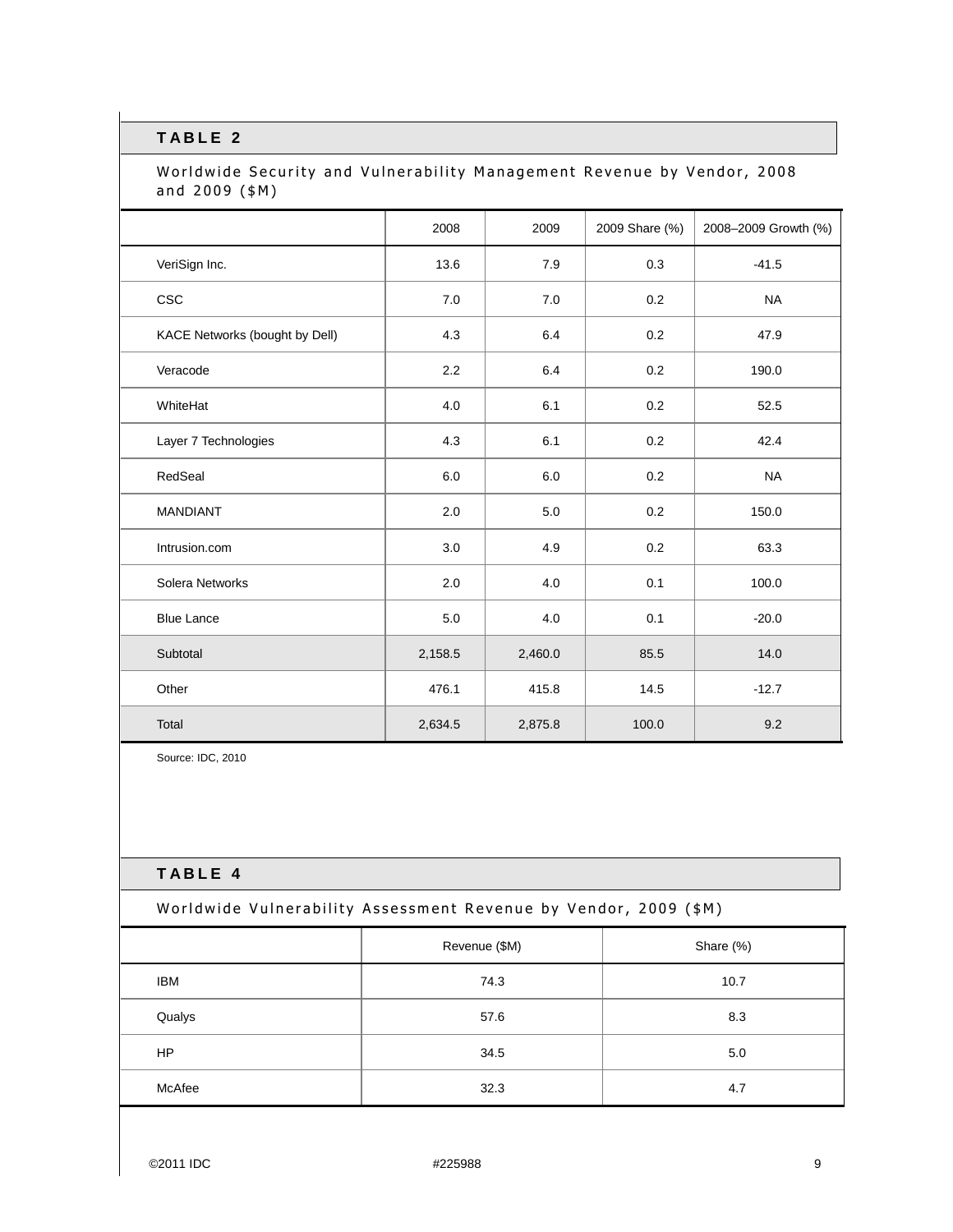Worldwide Vulnerability Assessment Revenue by Vendor, 2009 (\$M)

|                                 | Revenue (\$M) | Share (%) |
|---------------------------------|---------------|-----------|
| NetIQ                           | 27.3          | 3.9       |
| Symantec                        | 25.3          | 3.7       |
| Imperva                         | 23.4          | 3.4       |
| Microsoft                       | 22.5          | 3.3       |
| GFI                             | 22.1          | 3.2       |
| nCircle                         | 21.9          | 3.2       |
| Klocwork                        | 21.0          | 3.0       |
| Core Security                   | 20.0          | 2.9       |
| Fortify                         | 19.5          | 2.8       |
| Cenzic                          | 18.0          | 2.6       |
| <b>Lumension Security</b>       | 17.9          | 2.6       |
| <b>Tenable Network Security</b> | 16.2          | 2.3       |
| StillSecure                     | 12.6          | 1.8       |
| Secunia                         | 11.9          | $1.7$     |
| <b>Application Security</b>     | 11.4          | $1.7$     |
| Rapid7                          | 11.2          | 1.6       |
| Shavlik                         | 9.2           | $1.3$     |
| <b>Beyond Security</b>          | $9.0\,$       | $1.3$     |
| eEye                            | $8.0\,$       | $1.2\,$   |
| CA Technologies                 | $7.4\,$       | $1.1$     |
| ${\csc}$                        | $7.0\,$       | $1.0\,$   |
| BigFix (bought by IBM)          | $6.7\,$       | $1.0\,$   |
| Veracode                        | $6.4\,$       | $0.9\,$   |
| WhiteHat                        | $6.1\,$       | $0.9\,$   |
| LANDesk                         | $5.8\,$       | $0.8\,$   |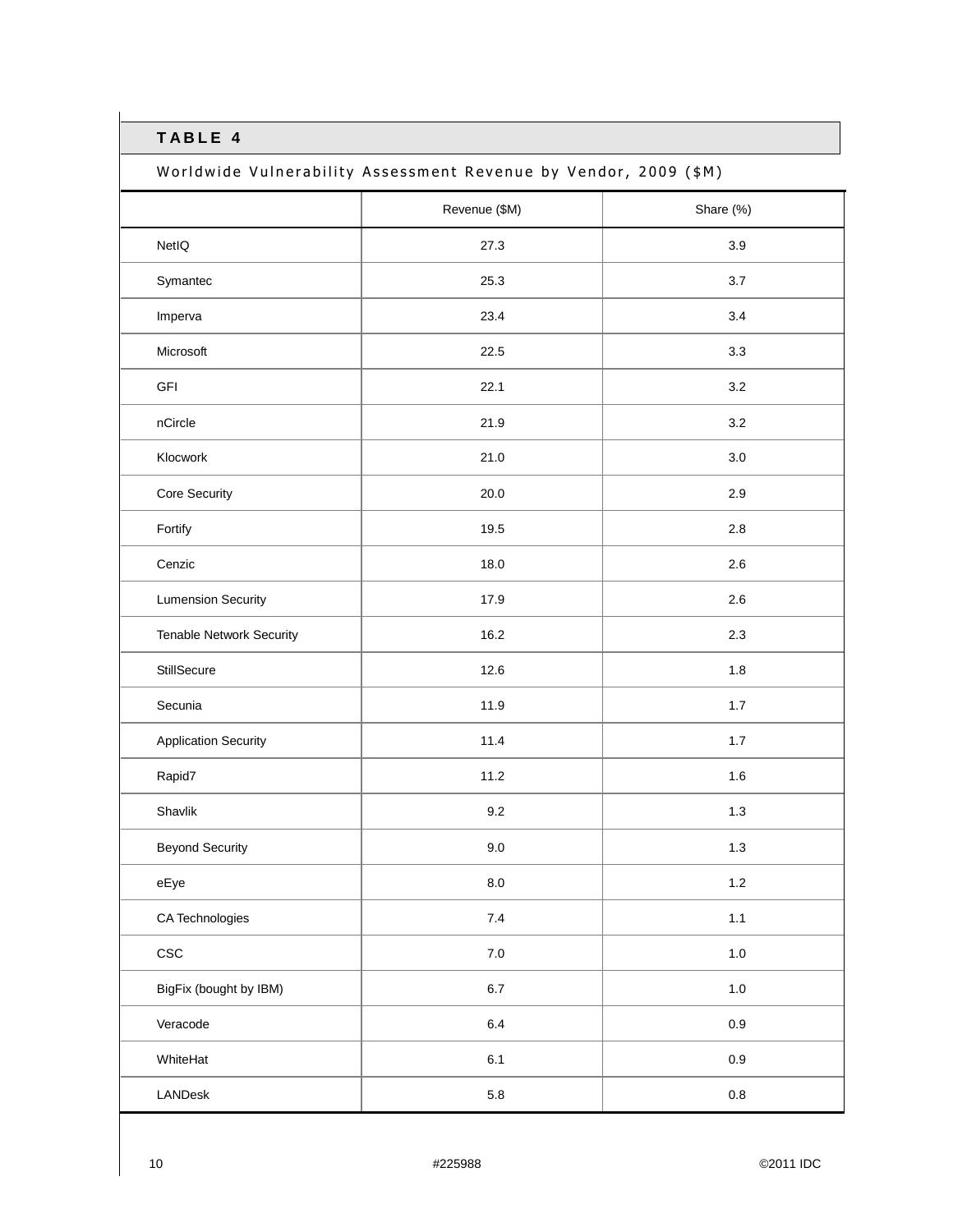Worldwide Vulnerability Assessment Revenue by Vendor, 2009 (\$M)

|                                  | Revenue (\$M) | Share (%) |
|----------------------------------|---------------|-----------|
| Vanguard Integrity Professionals | 4.5           | 0.7       |
| Secerno (bought by Oracle)       | 4.0           | 0.6       |
| Fujitsu                          | 3.4           | 0.5       |
| <b>Blue Lance</b>                | 0.4           | 0.1       |
| Subtotal                         | 578.9         | 83.7      |
| Other                            | 113.1         | 16.3      |
| Total                            | 691.9         | 100.0     |

Source: IDC, 2010

### **F I G U R E 6**





 $Total = $398.3M$ 

Source: IDC, 2010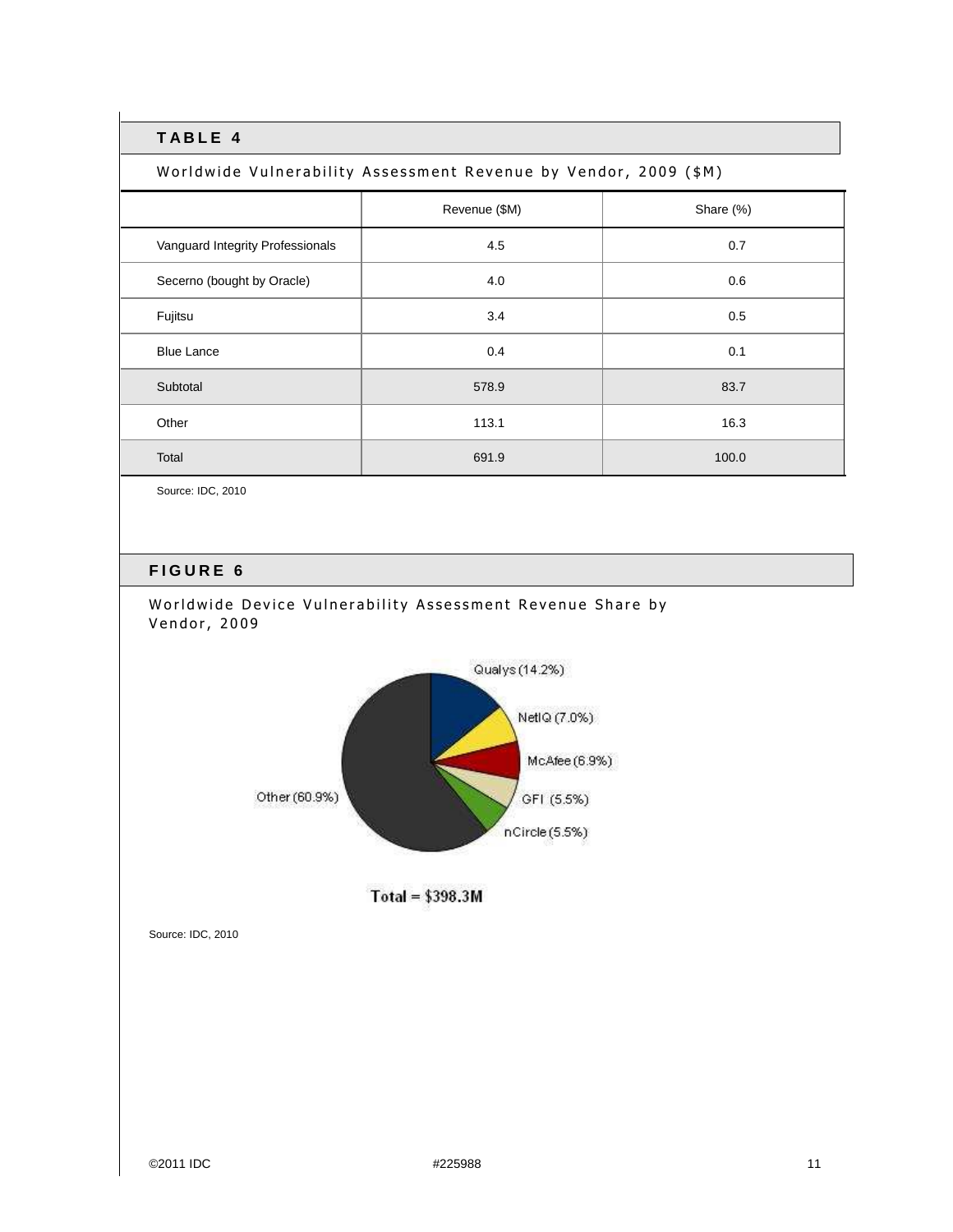# **FUTURE OUTLOOK**

#### **F o r e c a s t a n d A s s u m p t i o n s**

Worldwide revenue for the SVM market reached \$2.9 billion in 2009, representing 9.2% growth over 2008. IDC currently forecasts that the SVM market will increase at a 12.4% CAGR and reach \$5.2 billion in 2014, as shown in Table 5.

Figure 8 provides a visual illustration of the growth rates associated with the security and vulnerability management submarkets.

Figure 9 illustrates the revenue attributed to three regions — Americas; Europe, the Middle East, and Africa (EMEA); and Asia.

For this document, IDC is estimating the SVM forecast based on how the products will be delivered to the customer. The delivery platforms are software, hardware, virtualized, and software as a service (SaaS). Hardware generally represents appliances that are used for many of the submarkets. The most pronounced use of appliances is in the SIEM market where many products can now store logs. For virtualization, this delivery mechanism is for software appliances and products that reside on a hypervisor. The greatest use of SaaS is in the vulnerability assessment market but it is growing in usage in many markets including policy and compliance, SIEM, and PERM. Table 6 provides worldwide security and vulnerability management revenue forecast by platform.

The forecasts are based on the assumptions listed in Table 7.

### **T A B L E 5**

Worldwide Security and Vulnerability Management Revenue by Segment,  $2008 - 2014$  (\$M)

|                                               | 2008  | 2009  | 2010    | 2011    | 2012    | 2013    | 2014    | 2009-2014<br>CAGR (%) |
|-----------------------------------------------|-------|-------|---------|---------|---------|---------|---------|-----------------------|
| <b>Security management</b>                    |       |       |         |         |         |         |         |                       |
| Security intelligence and<br>event management | 636.4 | 826.2 | 1,033.8 | 1,278.0 | 1,560.8 | 1,872.5 | 2,227.8 | 21.9                  |
| Proactive endpoint risk<br>management         | 367.7 | 384.5 | 399.1   | 424.2   | 455.2   | 500.3   | 556.1   | 7.7                   |
| Forensics and incident<br>investigation       | 104.9 | 142.0 | 172.7   | 203.3   | 234.8   | 267.2   | 298.3   | 16.0                  |
| Policy and compliance                         | 474.7 | 536.1 | 597.7   | 663.0   | 732.4   | 804.3   | 878.9   | 10.4                  |
| Security device systems<br>management         | 349.9 | 295.1 | 263.6   | 245.6   | 232.1   | 223.9   | 221.6   | $-5.6$                |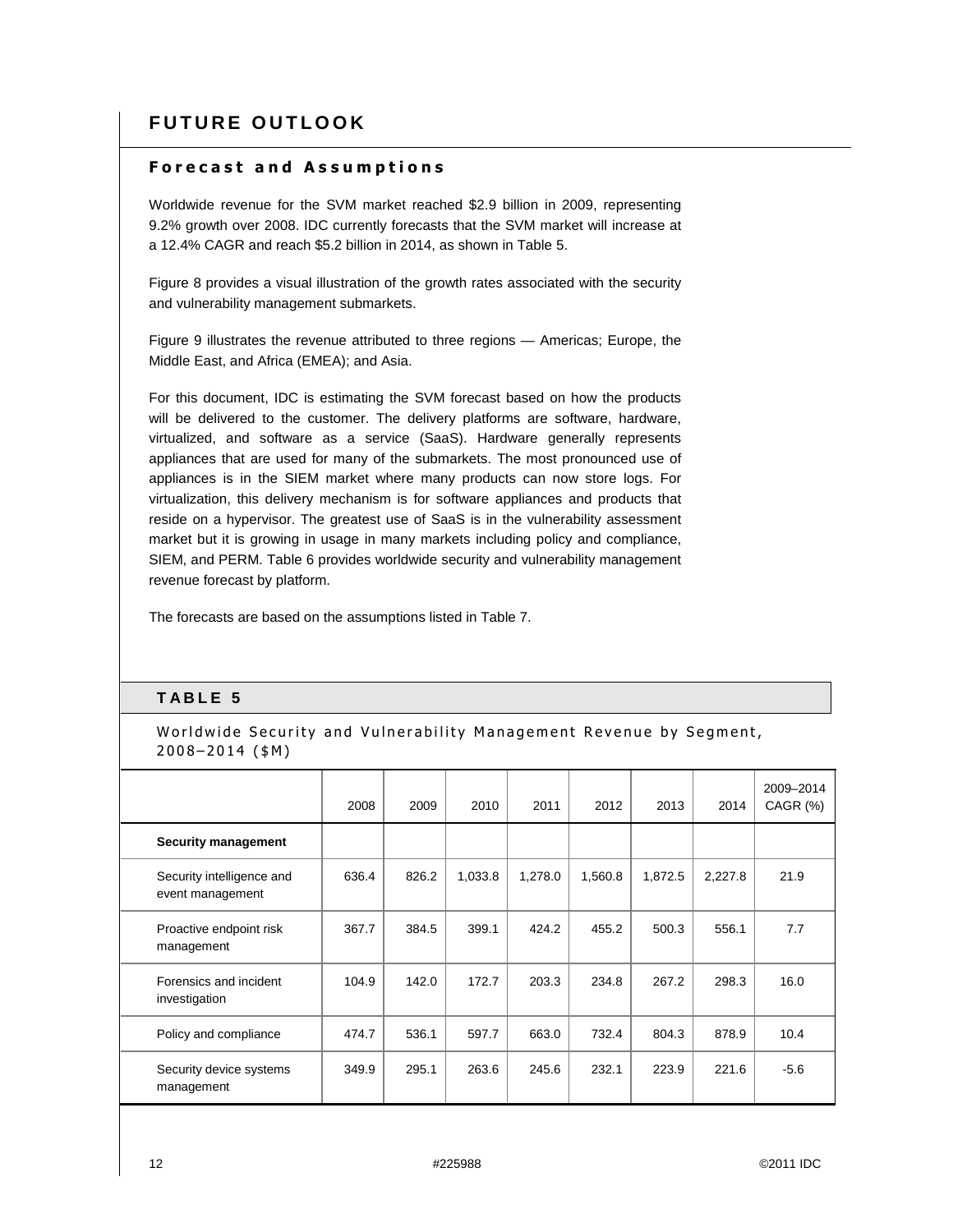#### Worldwide Security and Vulnerability Management Revenue by Segment,  $2008 - 2014$  (\$M)

|                                 | 2008    | 2009    | 2010    | 2011    | 2012    | 2013    | 2014    | 2009-2014<br>CAGR (%) |
|---------------------------------|---------|---------|---------|---------|---------|---------|---------|-----------------------|
| Subtotal                        | 1,933.6 | 2,183.9 | 2,466.9 | 2,814.1 | 3,215.2 | 3,668.3 | 4,182.7 | 13.9                  |
| <b>Vulnerability assessment</b> |         |         |         |         |         |         |         |                       |
| Device                          | 465.5   | 398.3   | 342.4   | 331.2   | 344.4   | 369.7   | 417.3   | 0.9                   |
| Application                     | 235.4   | 293.6   | 349.5   | 408.2   | 461.1   | 516.2   | 568.5   | 14.1                  |
| Subtotal                        | 700.9   | 691.9   | 692.0   | 739.5   | 805.5   | 885.9   | 985.8   | 7.3                   |
| Total                           | 2,634.5 | 2,875.8 | 3,158.9 | 3,553.6 | 4,020.7 | 4,554.2 | 5,168.5 | 12.4                  |

Note: See Table 7 for key forecast assumptions.

Source: IDC, 2010

#### **F I G U R E 8**

#### Worldwide Security and Vulnerability Management Revenue Growth by Segment, 2008-2014



Source: IDC, 2010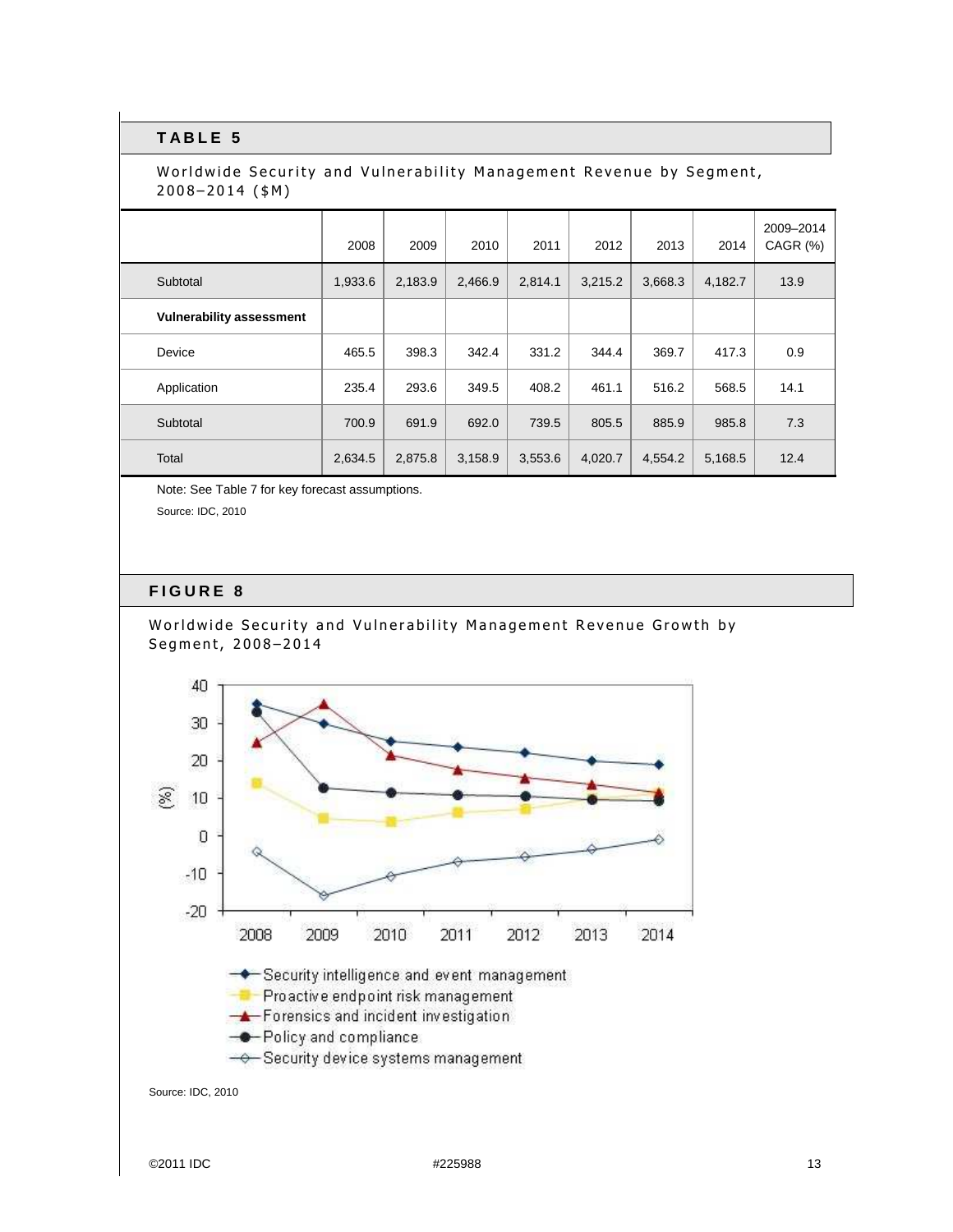| Worldwide Security and Vulnerability Management Revenue by Platform,<br>$2008 - 2014$ (\$M) |         |         |         |         |         |         |         |                       |
|---------------------------------------------------------------------------------------------|---------|---------|---------|---------|---------|---------|---------|-----------------------|
|                                                                                             | 2008    | 2009    | 2010    | 2011    | 2012    | 2013    | 2014    | 2009-2014<br>CAGR (%) |
| Software                                                                                    | 2,165.6 | 2,292.0 | 2,448.2 | 2,665.2 | 2,850.7 | 3,055.9 | 3,297.5 | 7.5                   |
| Hardware                                                                                    | 287.2   | 353.7   | 404.3   | 493.9   | 607.1   | 728.7   | 858.0   | 19.4                  |
| Virtualized                                                                                 | 26.3    | 37.4    | 56.9    | 71.1    | 132.7   | 204.9   | 310.1   | 52.7                  |
| SaaS                                                                                        | 155.4   | 192.7   | 249.6   | 323.4   | 430.2   | 564.7   | 702.9   | 29.5                  |
| Total                                                                                       | 2,634.5 | 2,875.8 | 3,158.9 | 3,553.6 | 4,020.7 | 4,554.2 | 5,168.5 | 12.4                  |

Source: IDC, 2010

## **ESSENTIAL GUIDANCE**

Security is a value-add, not just a necessary evil or the purview of the paranoid. Companies understand that their systems, storage operations, network connectivity, and endpoints need to be inherently secure. Customers demand security management that is well integrated with the IT infrastructure, effective, usable, and affordable. Security and vulnerability management is very important to meeting risk management goals because it provides policy and compliance context, vulnerability information, remediation, and, ultimately, a comprehensive view of enterprise risk management. It offers organizations better ways to cost effectively provide risk management and automate the rising cost of compliance activities. SVM solutions can simplify the complexity associated with managing multiple security solutions while at the same time increasing the automation, effectiveness, and proactive nature of security. Vendors are growing the capabilities to provide comprehensive coverage within their security management offerings. The key to success in this space will be the ability to provide proactive security protection and the knowledge and intelligence to provide comprehensive security assessment data.

IDC believes vendors should develop tools that bring together event records, efficiently prioritize incidents, separate real security violations from false alarms, and aggregate security events from different locations, devices, and manufacturers. Moreover, vulnerabilities must be viewed as part of an overall security management infrastructure that takes into account security policy, compliance, and risk